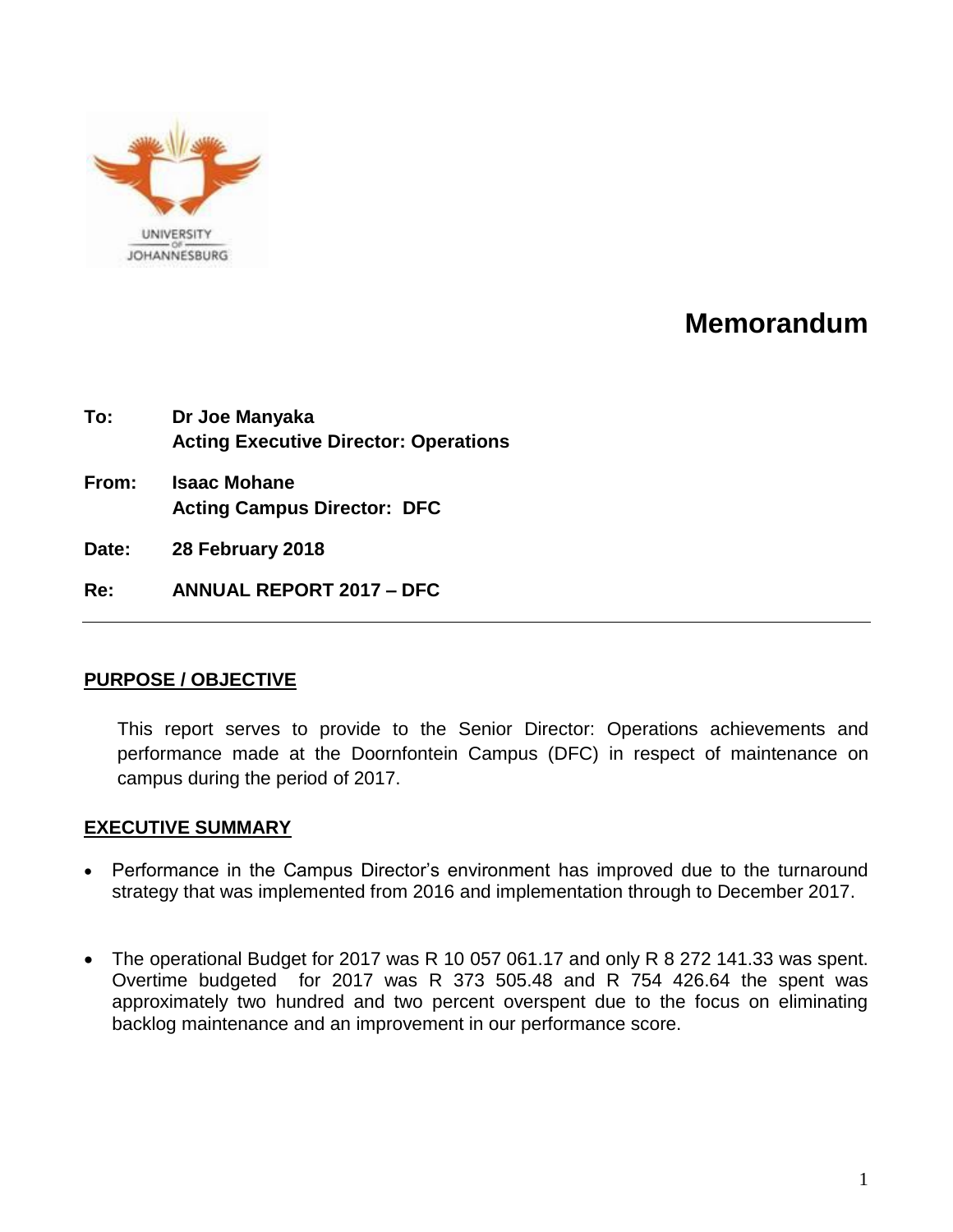Figure 1. Below illustrates the Maintenance Operational budget since 2014, which indicates that the budget has been slightly increased, despite the fact that the workload has been increasing, due to: the increasing backlog maintenance, ageing infrastructure, increasing venues (Perskor, Kodak, Synagogue and the New Church), and inflationary cost increases.



Maintenance department's service delivery improved with the support of Resolution Circle.

# **OPERATING CONTEXT, GOVERNANCE AND RISK MANAGEMENT**

 The Office of the Campus Director: DFC is responsible for the management of the campus in accordance with the strategic vision and goals of the University. It is also responsible for the provision of support to the core business of UJ to ensure effective and efficient service delivery to the students and staff. In the process, the Office of the Campus Director provides support to teaching, learning, research, and innovation that take place on the DFC. The Office liaises with the management structures of the campus, including the Executive Deans for the faculties of Engineering and Built Environment (FEBE), Health Sciences and the Sciences, the respective HODs in these faculties and the supporting departments based on the campus, through their respective management monthly meetings, the Campus Operations Forum, the day-to-day interactions with the faculties and the departments and the campus walkabouts. Services provided on campus include maintenance of facilities and infrastructure, planning and execution of small and large capital projects, ensuring effective healthy and safe environment persists on campus for students, staff and visitors. Furthermore, the services on campus include the management of space, including the allocation of space and ensuring optimum space utilisation in consultation with Central Technical Services.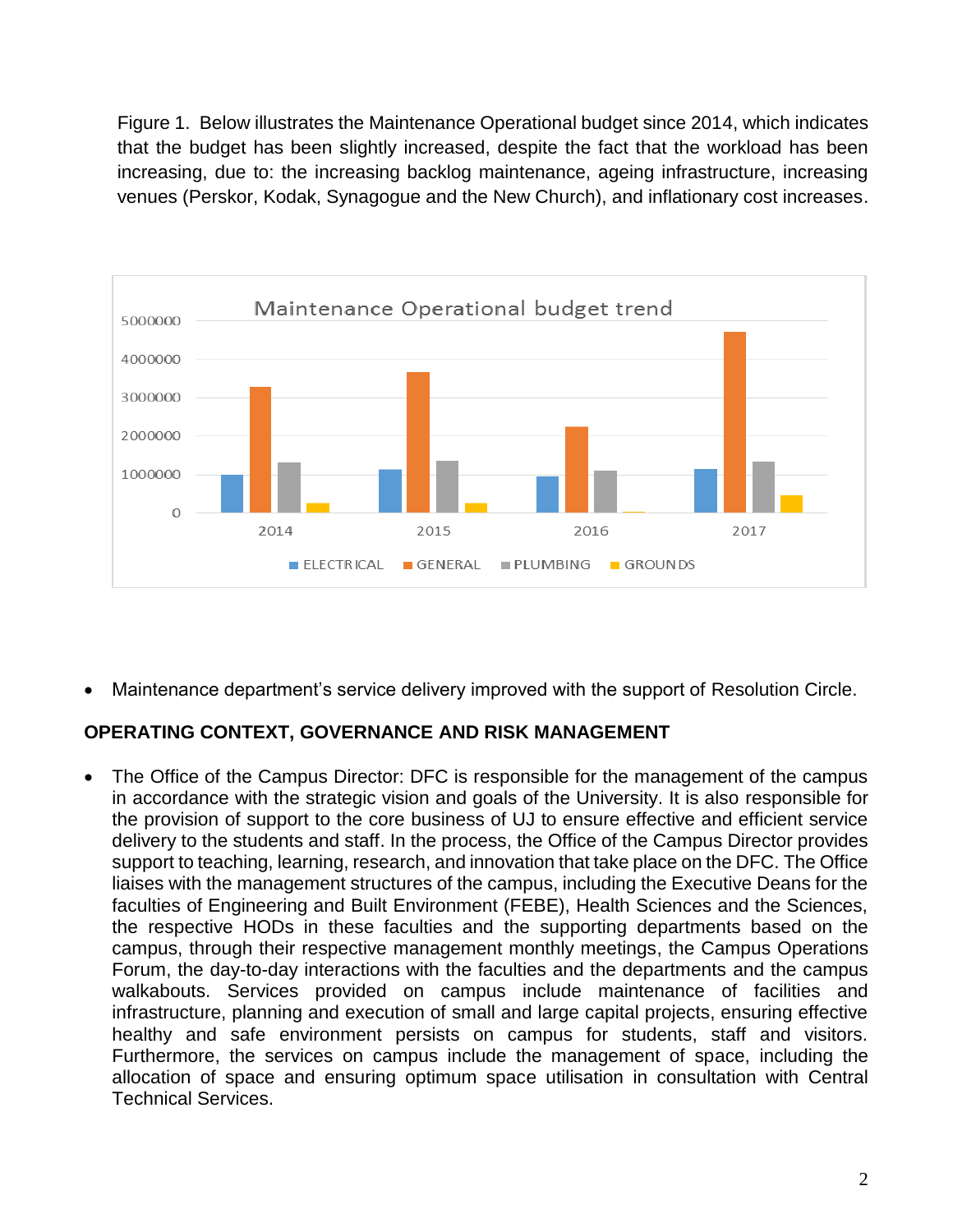- Services on DFC are carried out through the administration staff in the Office of the Campus Director, administration staff in the maintenance workshop and the technical staff in the maintenance workshop. The Maintenance Manager, together with the maintenance management team are responsible for providing the maintenance functions in electrical, plumbing, building, Carpentry, construction, grounds keeping and Pest control, Hygiene and General Cleaning. The structure of the Campus Director's environment is shown in fig 2 below. Tables 2 and 3 show the demographics of the DFC Campus Director's structure. Furthermore, annexure 1 illustrates organogram of the DFC Maintenance department
- A major challenge on campus is the high risk of cable theft on the campus. Cable theft has compromised Earthing in the John Orr building. This has led to the access control in the tunnel being reviewed and the keys being strictly managed by Safety Office. Cameras has been installed at the entrances of the tunnel.
- The biggest challenge faced by the Maintenance department is limited staff. As a result, huge maintenance backlog on campus ensued. To alleviate this, staff was requested to work overtime and the services of Resolution Circle (RC Nano) and the Jobbing contracts were engaged. The filling of vacancies with artisans has enabled the environment to improve the service level rate during the year
- Traffic control, accessing and exiting the campus during peak hours is a problem with the increased number of students and staff. The JMPD has been engaged to assist with traffic control; however, this has not been successful. JMPD has promised to train UJ security staff to assist with traffic control
- Parking is also a problem due to the increased numbers on campus as indicated above. We are of the view that a multi storey parking system should be introduced with PPP initiatives to fund this model.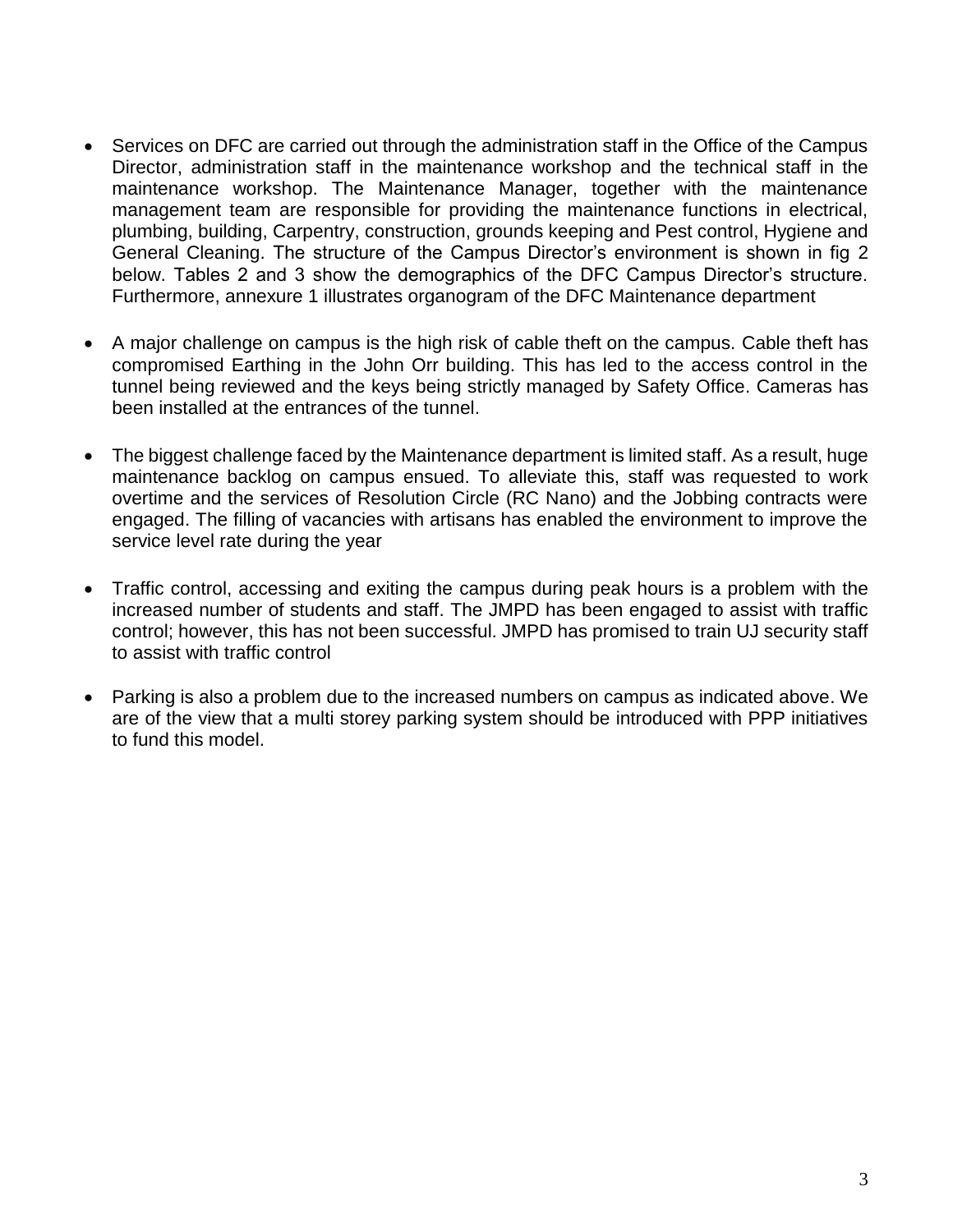#### Fig. 2 DFC Campus Director's Structure



# **STRATEGIC FOCUS AND TARGETS**

- The applicable strategic focus for 2017 were:
	- 1. Monitoring of facilities on a daily basis and act on challenges
	- 2. Follow up on concerns raised by faculties and departments regarding maintenance and projects.
	- 3. Ensuring Maintenance management attended the Operations Forum and Residences Maintenance meetings.
	- 4. Attending faculty meetings on campus.
	- 5. Training Matrix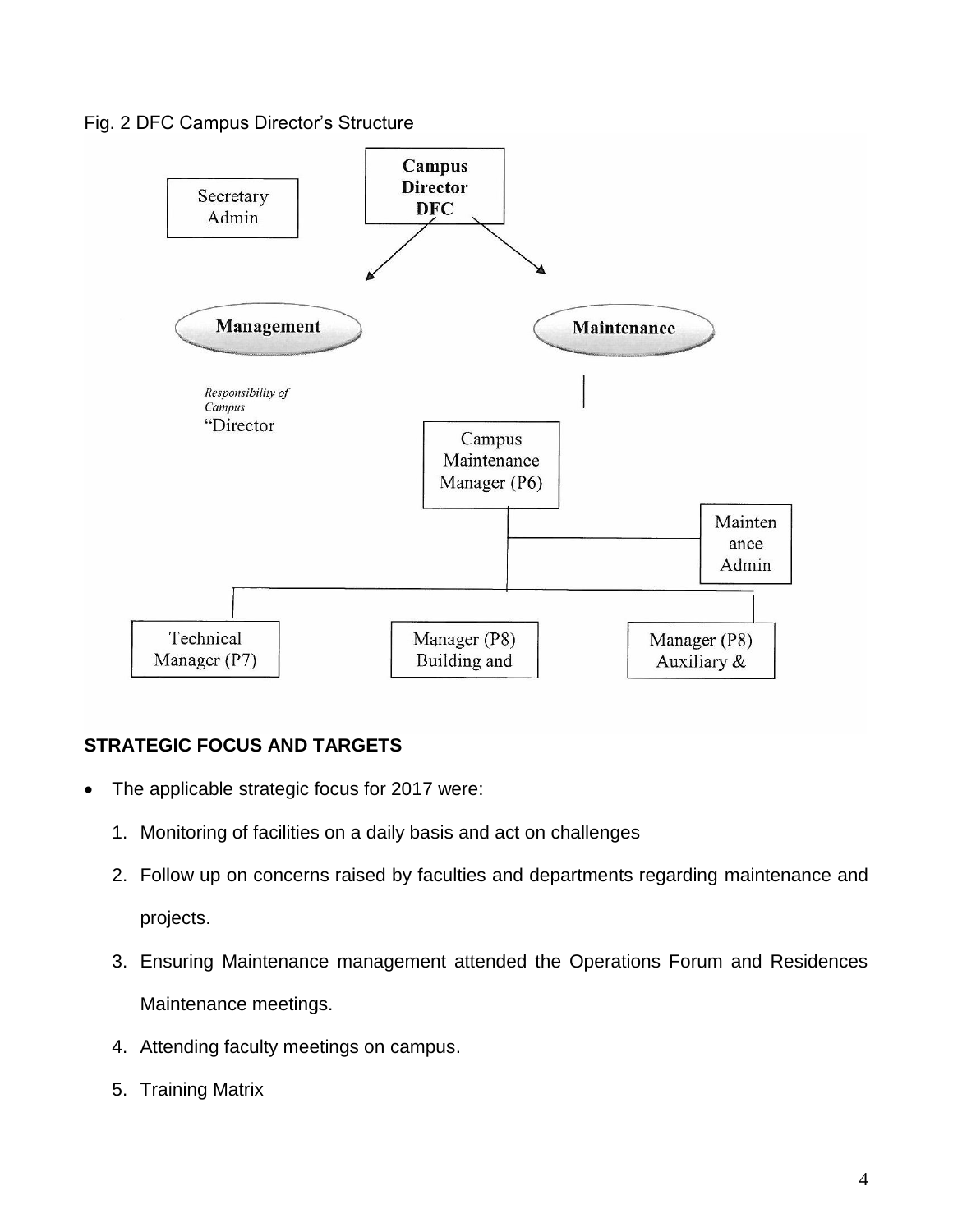- 6. Current Employee profile.
- 7. Ensuring minimum interruptions of service during power outages.
- 8. Attending Campus Directors' Committee meetings.
- 9. Having walkabouts to project sites on campus.
- 10.Ensuring that faculties and departments receive maintenance services through the

Operations Forum.

11.Ensuring staff development.

12.Improving staff relationships among management and workshop staff.

- The following achievements can be highlighted in the performance of the department:
	- 1. Turnaround Maintenance Strategy to enhance service delivery

DFC Maintenance Turnaround Strategy was developed following continuous challenges faced by the maintenance department with regard to service delivery to clients. In 2017, we have continued the implementation of the Turnaround Strategy and the following seven (7) pillars anchor it:

- Pillar 1: Continuous assessment of state of facilities and infrastructure
- Pillar 2: Implementation plan
- Pillar 3: Communication plan
- Pillar 4: Stakeholder engagement
- Pillar 5: Resources utilisation
- Pillar 6: Continuous performance monitoring
- Pillar 7: Risk Management

Various HODs were visited as part of the walkabout strategy of engaging with the clients. We are hoping to make further improvements on these in 2018.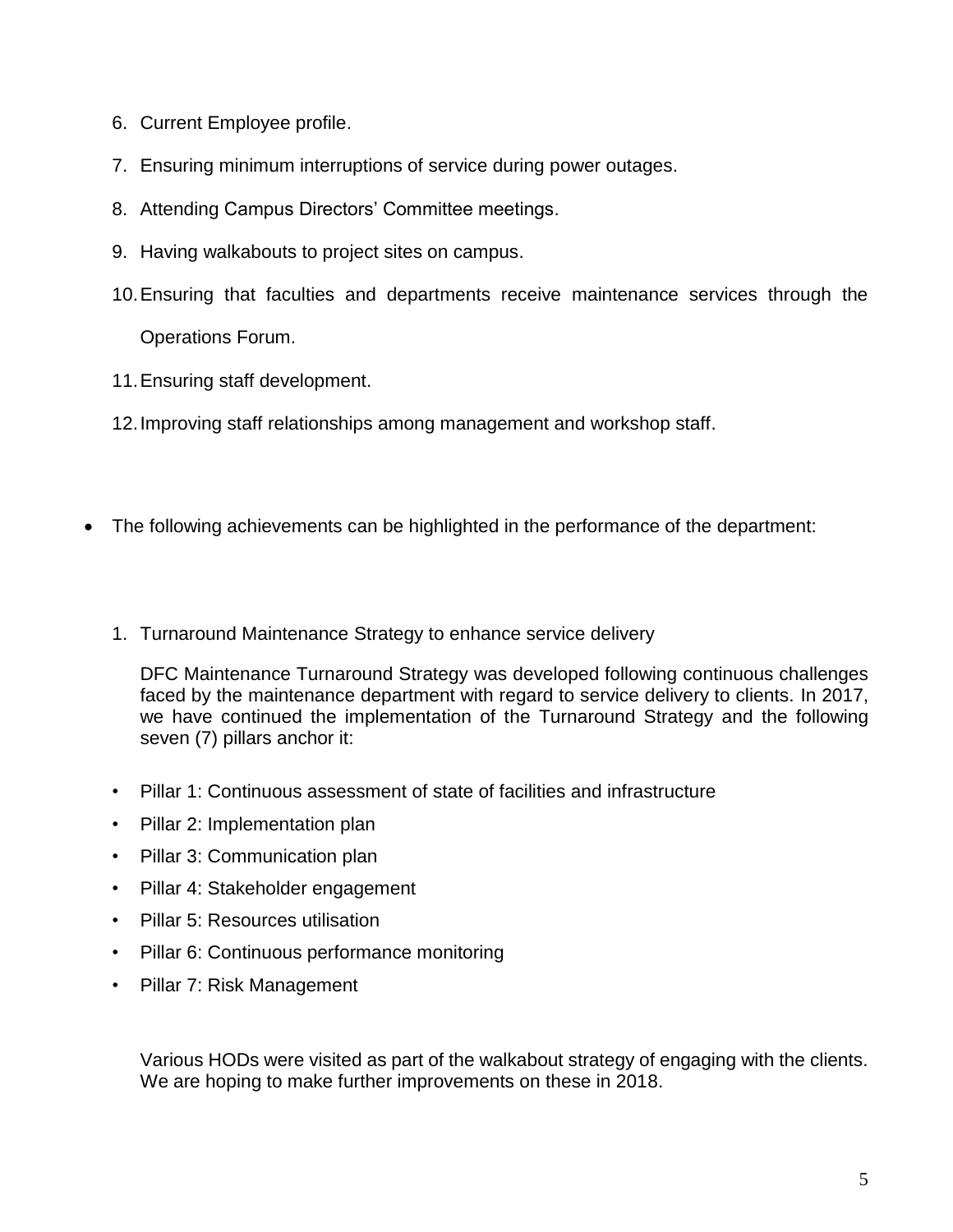2. Improvement in Service Level Performance Score index for client initiated requests



# **3. EMPLOYEE PROFILE**

The structure for DFC Campus Director's Office has been indicated in Annexure 1.

Appointments, resignations and retirements:

- Artisan Carpenter has been appointed in 2017; he has replaced the Artisan that resigned in 2017.
- A Buildings and Civils Manager resigned at the end of February 2017, the position has been advertised already and we hope to see the selection process starting soon.

# 4. Training Matrix for 2017

| <b>Training Course Attended</b> | Number Attended |
|---------------------------------|-----------------|
| <b>Basic Computer</b>           | 10              |
| Conflict Management             |                 |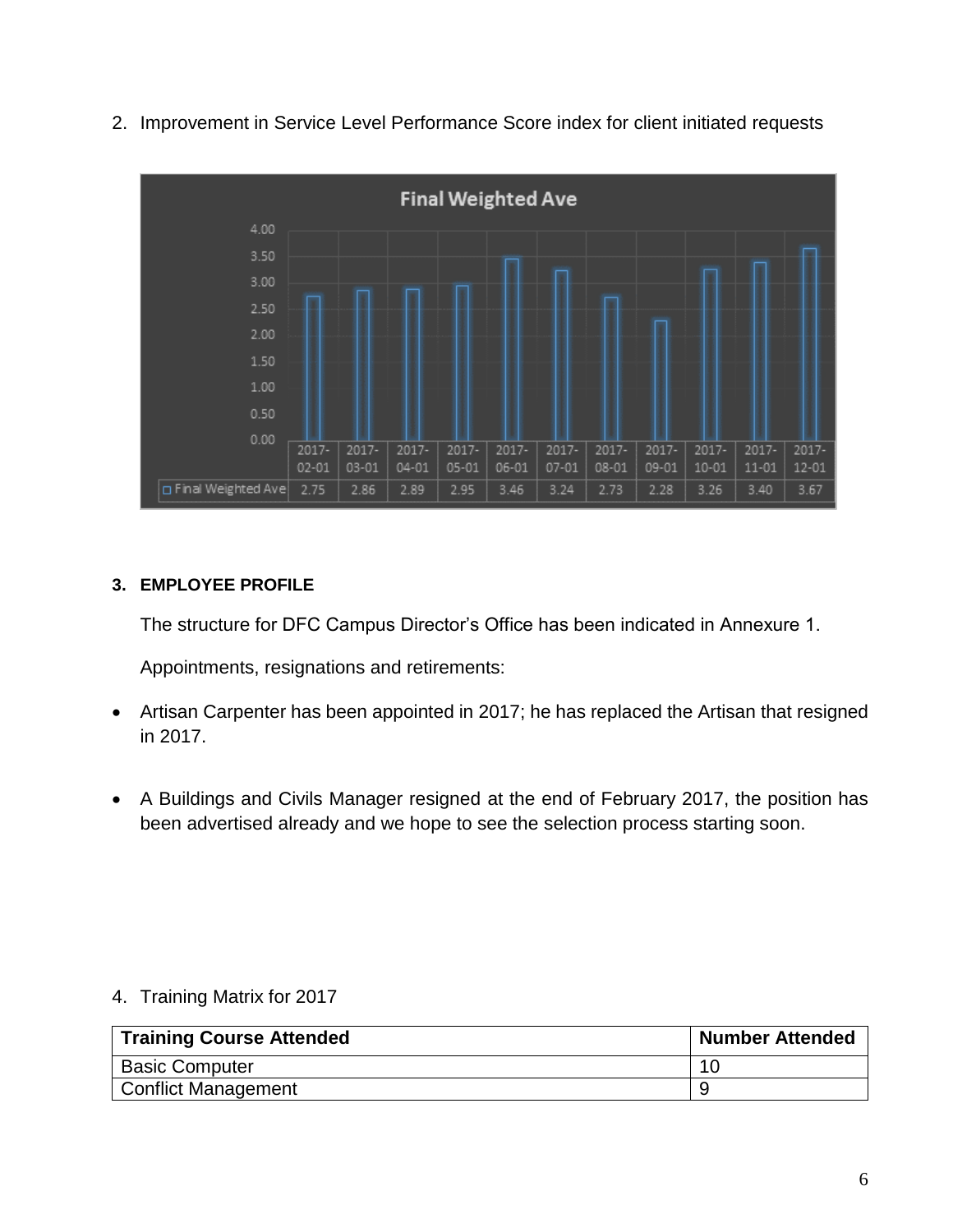| <b>Advance Project Management</b>               | 4              |
|-------------------------------------------------|----------------|
| <b>Generic Management</b>                       | 2              |
| Ms-Word                                         | 3              |
| Ms-Excel                                        | 3              |
| <b>Preparations and Trade Test (Electrical)</b> | $\overline{2}$ |
| Technology one, Air-Conditioning                |                |
| Single Phase Tester unit Standards (Electrical) |                |
| <b>BMS Training</b>                             |                |
| Gardening                                       | 12             |
| <b>English Communication</b>                    |                |
| <b>Basic Electrical</b>                         |                |
| <b>SANS 10142</b>                               |                |
| <b>Customer Services</b>                        |                |
| <b>Ms-Excel Advance</b>                         | 3              |
| SAGA gas training phase 1                       | ◢              |
|                                                 |                |
|                                                 |                |
|                                                 |                |
|                                                 |                |
|                                                 |                |

A team of plumbing, Electrical and a carpentry team from Resolution Circles (RC Nano) were contracted to assist in clearing the maintenance backlog.

5. The current employee profile is as follows:

By Race and gender Table 2: Race and Gender Profile

| <b>Population</b><br>Group | Gender | <b>Number</b> |
|----------------------------|--------|---------------|
| African                    | Male   | 62            |
|                            | Female | 105           |
| Indian                     | Male   |               |
|                            | Female |               |
| Coloured                   | Male   |               |
|                            | Female |               |
| White                      | Male   |               |
|                            | Female |               |
| Total                      |        | 171           |

| <b>Designation</b>       | Grade | <b>Number</b> |
|--------------------------|-------|---------------|
| Maintenance Manager      | Pĥ    |               |
| <b>Technical Manager</b> | כס    |               |

Table **3: Designation Profile**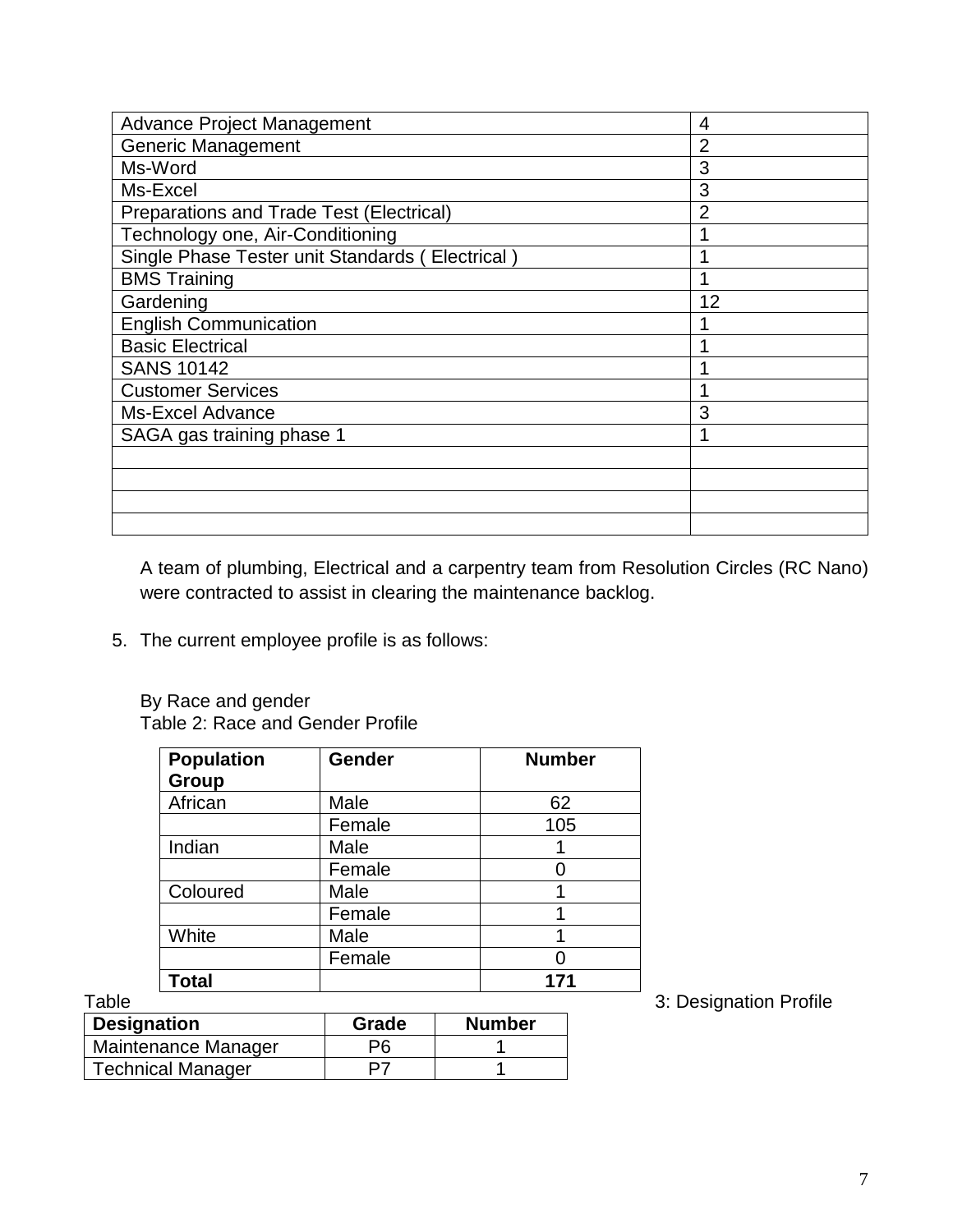| Manager: Buildings<br>and      | P8              |     |
|--------------------------------|-----------------|-----|
| Civils                         |                 |     |
| <b>Auxiliary Manager</b>       | P8              | 1   |
| Artisans                       | P9              |     |
| Artisans                       | P <sub>10</sub> |     |
| <b>Assistant Administrator</b> | P11             |     |
| Secretary                      | P11             |     |
| Semi-skilled                   | P11/P12         | 2   |
| Semi-skilled                   | P13/14          | 4   |
| Coordinator                    | P <sub>14</sub> |     |
| <b>General Assistants</b>      | P <sub>15</sub> | 8   |
| <b>Assistant Coordinator</b>   | P15             | 9   |
| <b>Beverage Assistant</b>      | P <sub>15</sub> | 1   |
| <b>Team Leader</b>             | P17             | 6   |
| <b>Cleaners</b>                | P17             | 100 |
| Total                          |                 | 171 |
|                                |                 |     |
|                                |                 |     |

6. Management of overtime:

Overtime expenditure has been a concern during 2017, it was however necessary to undertake work to enable to reduce the huge backlog as part of the maintenance turnaround strategy and because our maintenance funds were depleted, Ops general.

Overtime budget of R373 505.48 was 2002 percent overspent. See graph 1 below:

| <b>Funds Approved</b> | <b>Spent</b>          | <b>Balance</b> |
|-----------------------|-----------------------|----------------|
| R373 505.48           | R 754 426.64          | (R380 921.16)  |
|                       | (202 times overspent) |                |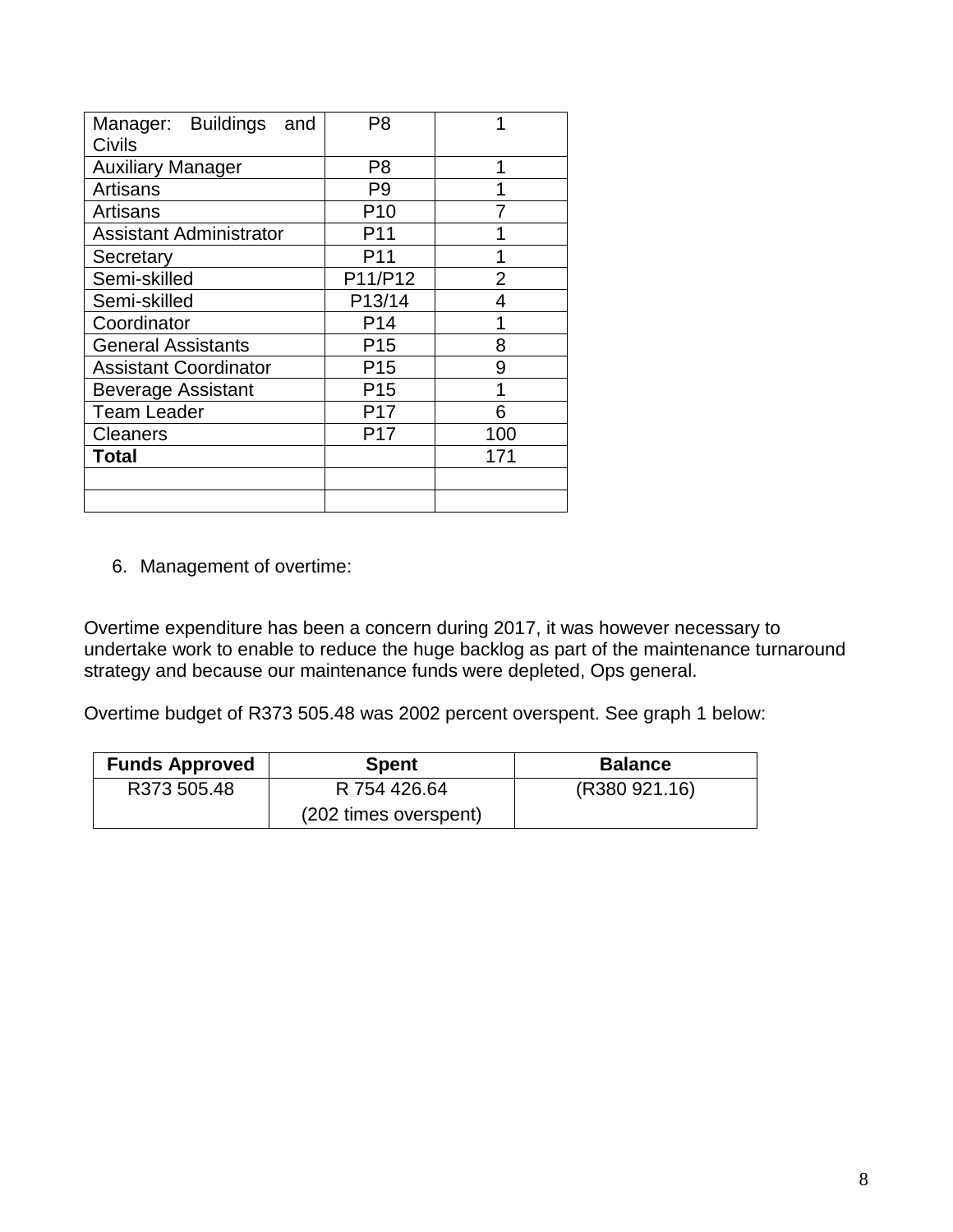

Graph 1: Overtime Payment Trends from 2014 to November 2016

# **RESOURCE MANAGEMENT**

As at 30 November 2017, the Operational budget expenditure was as follows:

Table 4: Operational budget expenditure as at 30 November 2017

| <b>Funds Approved</b>         | Spent  | <b>Balance</b>             |
|-------------------------------|--------|----------------------------|
| R <sub>10</sub> , 057, 061.17 | 85.50% | R <sub>1</sub> ,458,135.18 |

Water and Electricity meters have been installed in order to measure our consumption.

# **CONCLUSION AND WAY FORWARD**

- The engagement with the academics, has improved the ability to focus on the concerns of the core clients. The HODs walkabouts will continue in the new year
- The establishment of forums that are focussed on Student Residences has brought about improvement in the service delivery towards that client. A monthly meeting between the Campus Director, the maintenance management team and OPS forum has led to this improvement in service levels.
- Arears that have an impact in the ability of the Campus Director's environment to provide a quality service are continuously being engaged; Procurement Services management are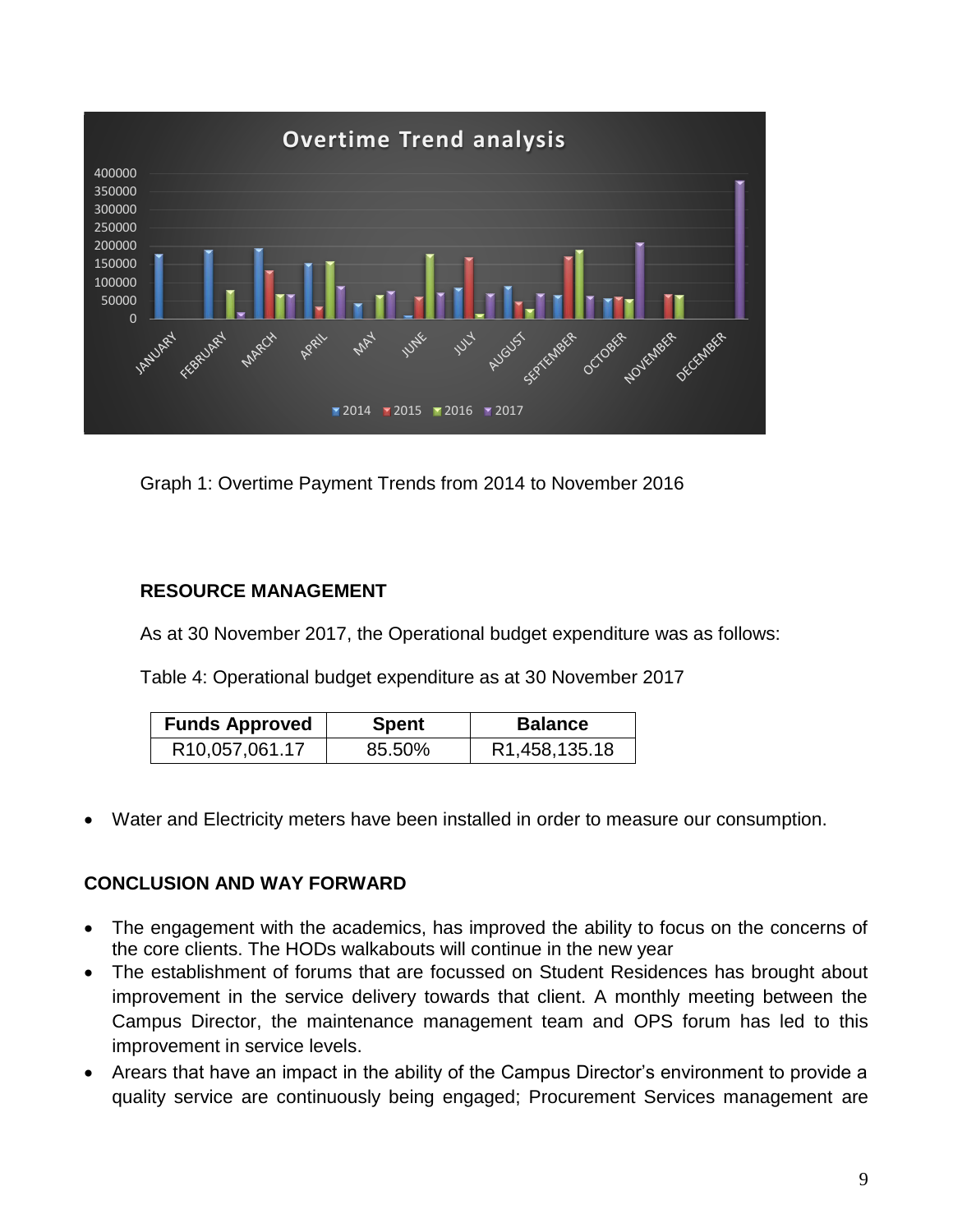engaged on a regular basis and this has brought about an improvement in the turnaround of the procurement process service provided to Maintenance, procurement has also introduced jobbing contractors that are really helping a lot in terms of service delivery.

• The introduction of RC Nano teams, and the implementation of the Jobbing contractors have contributed immensely towards the DFC Maintenance department's improved ability to meet clients' expectations

# **2018 Priorities and Road Map**

# **Excellence in Teaching and Learning**

Refurbishment of Applied Chemistry Labs Refurbishment of Chemical Engineering Computer Lab. Refurbishment of Food and Bio Technology Lab. (7400) Installation of Air-cons in Lecture Venues Do Backlog Maintenance on the rest of the Campus Refurbishment of Buxton Building for Town and Regional Planning Accreditation. BET Venues

# **Enriching Student-Friendly Learning and Leaving Experience**

Painting of student rooms in Phumlani Re-tilling of student rooms in Gauta Refurbishment of Day Care Centre (Abeilies) Painting of Perimeter Fencing at Akanani Refurbishment of Kitchens at Phumlani Painting at Robin Crest Lesedi, Painting of window frames and balconies Rehabilitation of Habitat residence within the targeted time Replacement of Library Air-con Increment of Water Fountains/Taps around the Campus

# **National and Global Reputation Management**

Introduction of gas stoves at Residences Installation of energy saving lights Reduction of energy consumption at a rate of 5% per anum Campus beautification, by planting more flowers at the main entrance and at Residences Cleaning of roads and flower beds at all times Closing of all water leaks in the Campus.